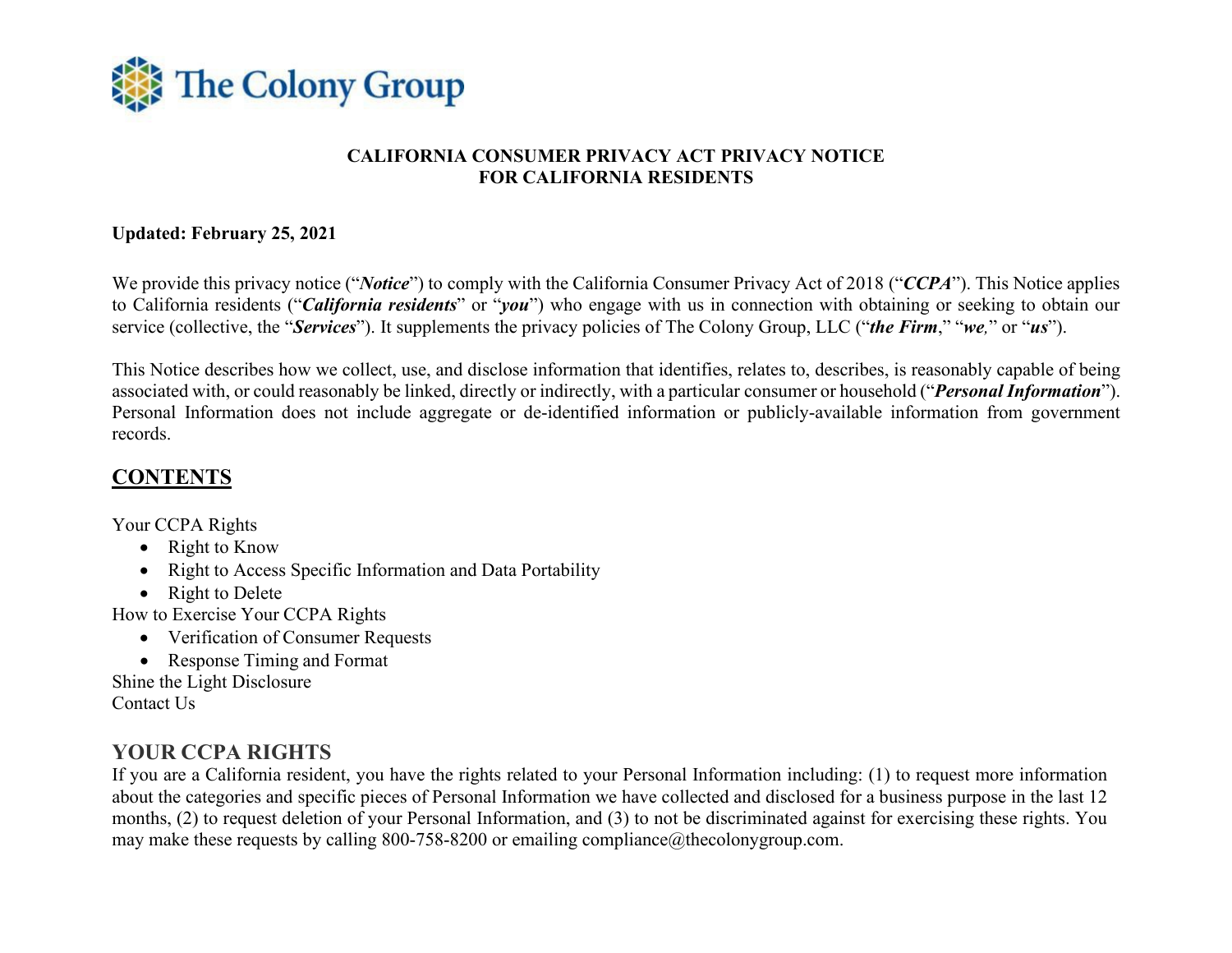We will verify your request by matching information you have previously provided to us to information you provide as part of your request. You have the right to request that an agent submit a request to exercise your rights on your behalf. We require that your agent provide a notarized statement from you authorizing your agent to take the requested action. We reserve the right to contact youdirectly if we have any questions or concerns about the agent's submission.

The Firm does not sell your Personal Information. Information about how to exercise your rights is provided below. The CCPA includes exceptions and exemptions that will limit your ability to exercise your CCPA rights for certain types of Personal Information.We will not discriminate against you if you exercise your rights under the CCPA.

### <span id="page-1-0"></span>*RIGHT TO KNOW*

Under the CCPA, you have the right to request more information about the Personal Information we have collected about you duringthe past 12 months and what categories of Personal Information we have shared with unaffiliated third parties.

#### **Collection of Personal Information**

- **Information You Provide to Us**: We collect information you provide directly to us. For example, we collect information when you apply for or request information related to our investment advisory, financial counseling, tax planning, or business management services, fill out a form, engage the Firm, request client assistance, or otherwise communicate with us. The types of information we may collect include your name, email address, postal address, phone number, financial account details, government--issued identifiers, credit card and other payment information, and any other information you choose to provide such as employment or educationally-related details.
- **Other Information We Collect When You Use our Services**: When you access or use our Services or transact business with us, we automatically collect information about you, including:
	- o **Usage Information:** We collect information about your use of the Services, such as the search terms you enter, the information and documentation you upload, etc.
	- o **Transactional Information about our Engagement:** When you engage us, we collect information about the terms of our Services, our fees and your expectations.
- **Information Collected by Cookies and Similar Tracking Technologies**: Our service providers may use different technologies to collect information, including cookies and web beacons. Cookies are small data files stored on your hard drive or in device memory that help us improve our Services and your experience, see which areas and features of our Services are popular, and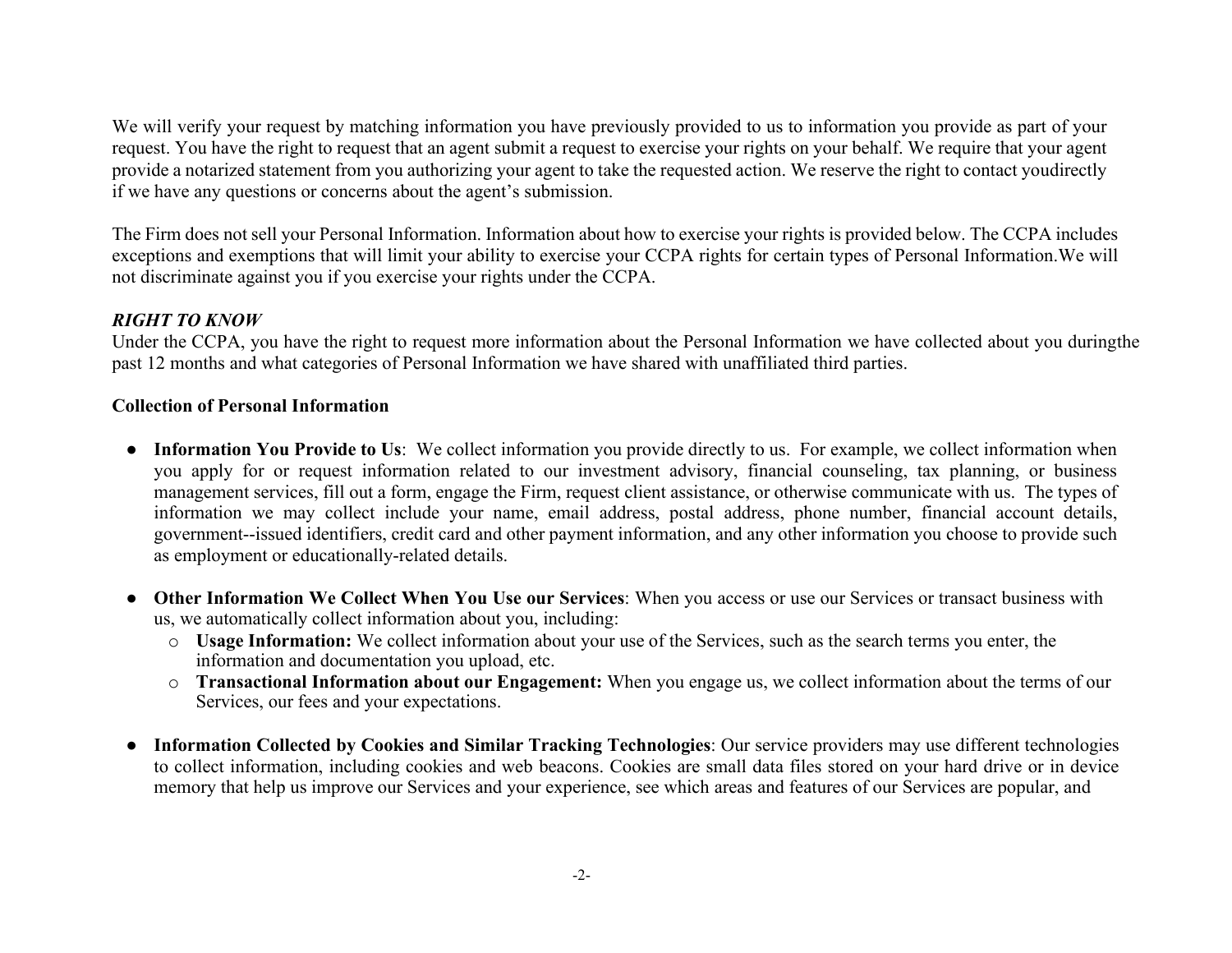count visits. Web beacons (also known as "pixel tags" or "clear GIFs") are electronic images that may be used in our Servicesor emails and help deliver cookies, count visits, and understand usage.

- **Information We Collect from Other Sources**: We may also obtain information about you from other sources. For example,we may collect information about you from third parties, including but not limited to identity verification services, credit bureaus, and publicly available sources.
- **Information We Derive**: We may derive information or draw inferences from you based on the information we or our partnerscollect. For example, we may make inferences about your preferences, financial products and services that may interest you, and your investing patterns and behaviors.

#### **Use of Information**

We use the information we collect to:

- To provide the investment advisory, financial counseling, tax preparation, business management services, or other services you have requested;
- To protect the security and integrity of our systems, networks, applications, and data, including detecting, analyzing, and resolving security threats, and collaborating with cybersecurity centers, consortia, and law enforcement about imminent threats;
- To enforce our contracts and to protect against injury, theft, legal liability, fraud, or abuse, and to protect people or property, including physical security programs;
- To deidentify Personal Information or create aggregated datasets, such as for consolidating reporting, research, or analytics;
- For identity and credential management, including identity verification and authentication and system and technology administration;
- For fraud detection and prevention;
- For legal and regulatory compliance, including all uses and disclosures of Personal Information required by law or reasonably neededfor compliance with our policies and procedures, such as: anti-money laundering programs, security and incident response programs, intellectual property protection programs, and corporate ethics and compliance hotlines;
- For corporate audit, analysis, and reporting;
- For business continuity and disaster recovery purposes;
- To communicate with you about products, services, news and events that may be of interest to you and to offer a better website experience; and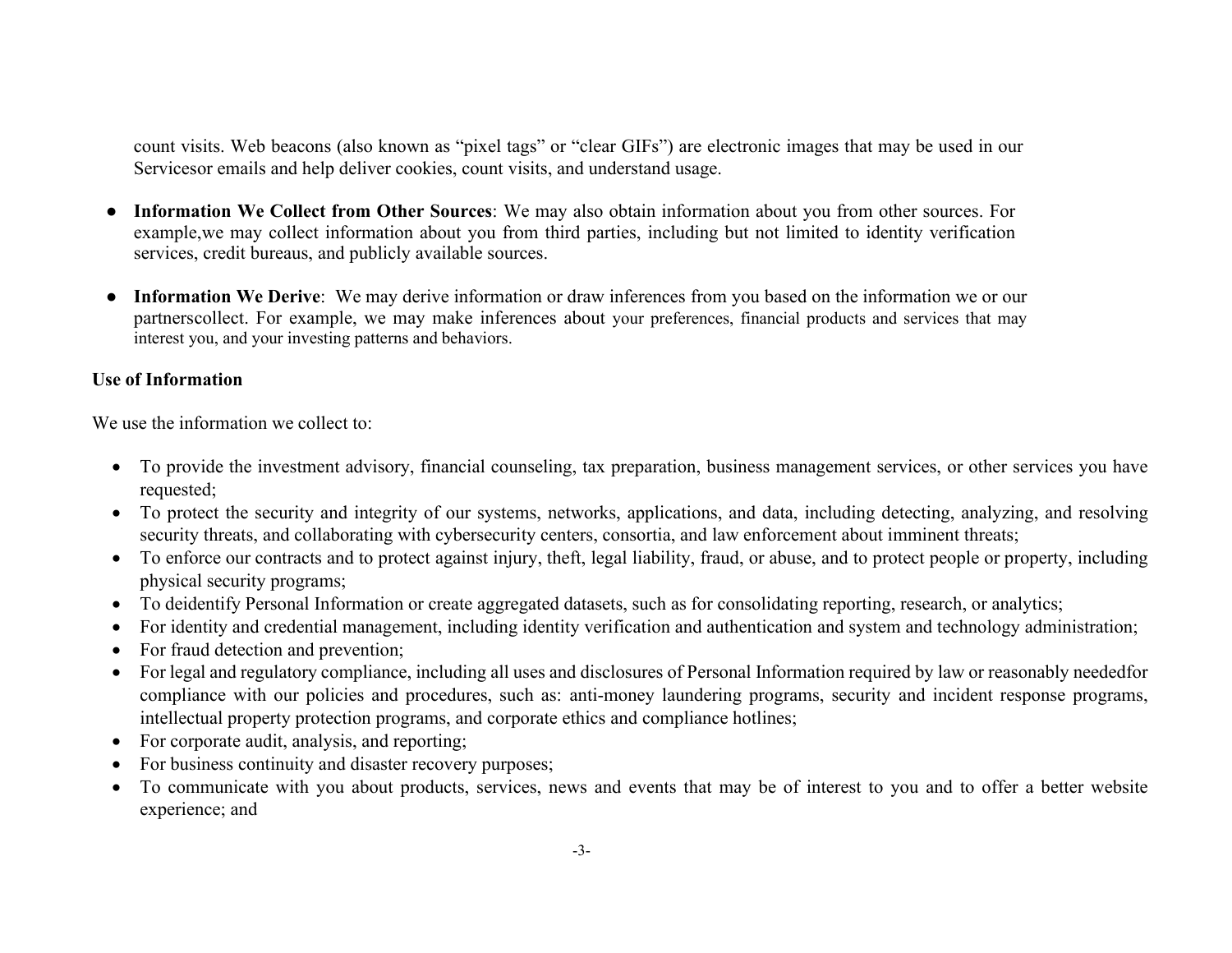• For corporate governance, including mergers, acquisitions, and divestitures.

### **Sharing of Information**

We may share information about you as follows or as otherwise described in this Notice:

- With vendors, service providers, and professional advisors that perform services for us, including accountants, tax planners, andattorneys;
- In response to a request for information if we believe disclosure is in accordance with, or required by, any applicable law or legalprocess, including lawful requests by public authorities to meet national security or law enforcement requirements;
- If we believe your actions are inconsistent with our user agreements or policies, if we believe you have violated the law, or toprotect the rights, property, and safety of the Firm or others;
- In connection with, or during negotiations of, any merger, sale of company assets, financing or acquisition of all or a portion ofour business by another company;
- Between and among the Firm and our current and future parents, affiliates, subsidiaries, and other companies under commoncontrol and ownership; and
- With your consent or at your direction.

We may also share aggregated or de-identified information that cannot reasonably be used by those third parties to identify you.

## <span id="page-3-0"></span>*RIGHT TO ACCESS TO SPECIFIC INFORMATION AND DATA PORTABILITY*

Under the CCPA, you have the right to request that we disclose the following to you:

- The categories of Personal Information we collected about you.
- The specific pieces of Personal Information we collected about you.
- The categories of sources for the Personal Information we collected about you.
- The business or commercial purpose for collecting that Personal Information.
- The categories of third parties with whom we share that Personal Information.

Once we receive and confirm your verifiable access request, we will disclose the requested information covering the preceding 12months, unless an exception applies.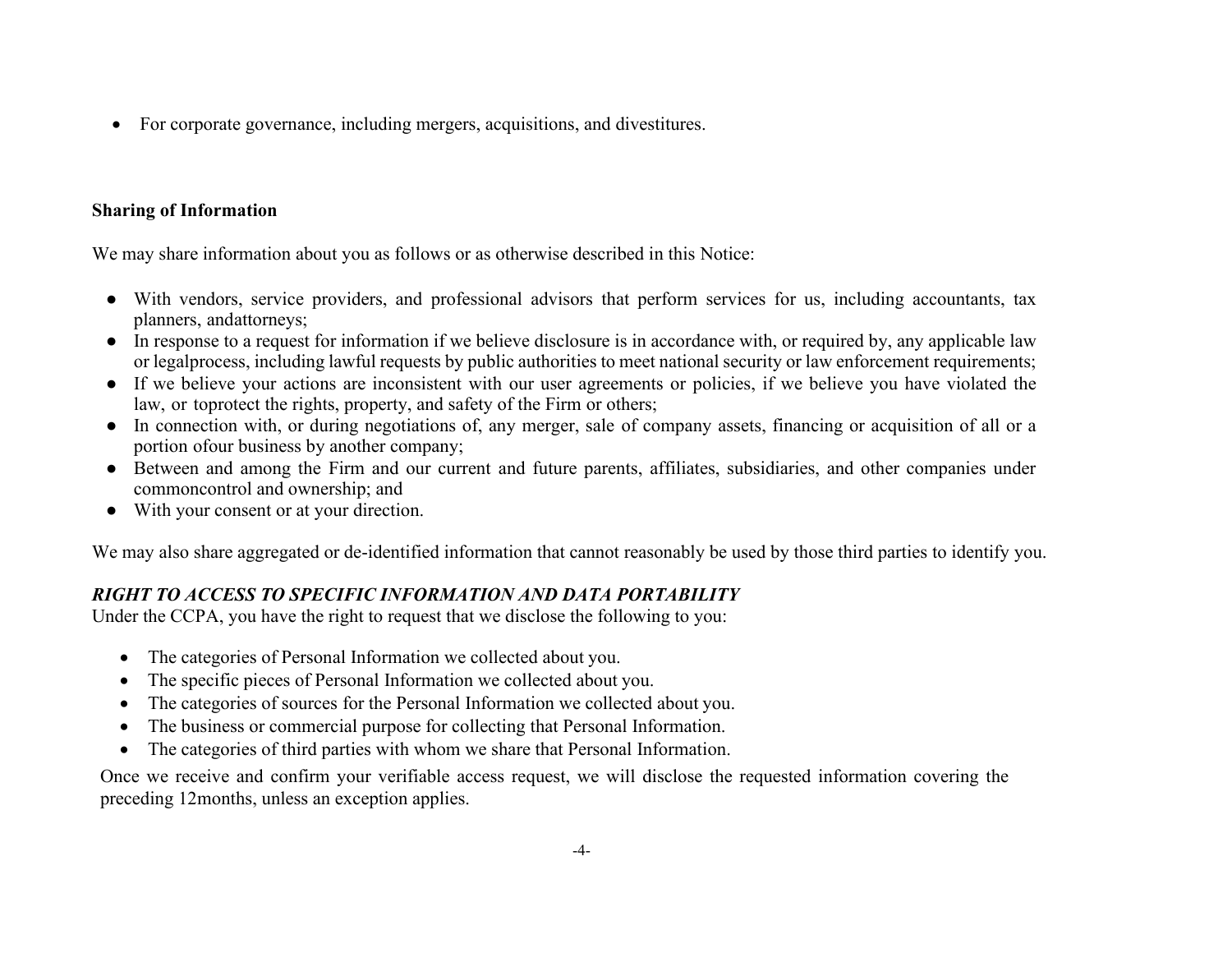### <span id="page-4-0"></span>*RIGHT TO DELETE*

Under the CCPA, you have the right to request that we delete your Personal Information. Once we receive and confirm your verifiable deletion request, we will delete or de-identify (and direct our service providers to delete or deidentify) your Personal Information from our records unless an exception applies or retaining your Personal Information is necessary for us or our serviceproviders to:

- Comply with a legal or regulatory obligation.
- Provide a good or service that you requested, take actions reasonably anticipated within the context of our ongoing businessrelationship with you, or otherwise perform our contract with you.
- Detect security incidents; protect against malicious, deceptive, fraudulent, or illegal activity; or prosecute those responsible forsuch activities.
- Debug software to identify and repair errors that impair existing intended functionality.
- Comply with the California Electronic Communications Privacy Act (Cal. Penal Code § 1546 et seq.).
- Enable solely internal uses that are reasonably aligned with your expectations based on your relationship with us.
- Make other internal and lawful uses of that information that are compatible with the context in which you provided it.

# <span id="page-4-1"></span>**HOW TO EXERCISE YOUR CCPA RIGHTS**

If you are a California resident, you may exercise your CCPA-provided rights described above by either:

• Calling us at 800-758-8200; or Emailing us at compliance  $@$  the colony group.com.

Also, we are not obligated to respond to more than two access requests for the same individual's personal information within a 12-month period.

## <span id="page-4-2"></span>*VERIFICATION OF CONSUMER REQUESTS*

Each verifiable consumer request must provide sufficient information to allow us to reasonably verify that you are the person about whom we collected Personal Information or an authorized agent. We cannot respond to your request if we cannot verify and confirmyour identity or authority to make the request.

### <span id="page-4-3"></span>*RESPONSE TIMING AND FORMAT*

We intend to respond to a verified consumer request within 45 days of our receipt. If we require additional time to respond,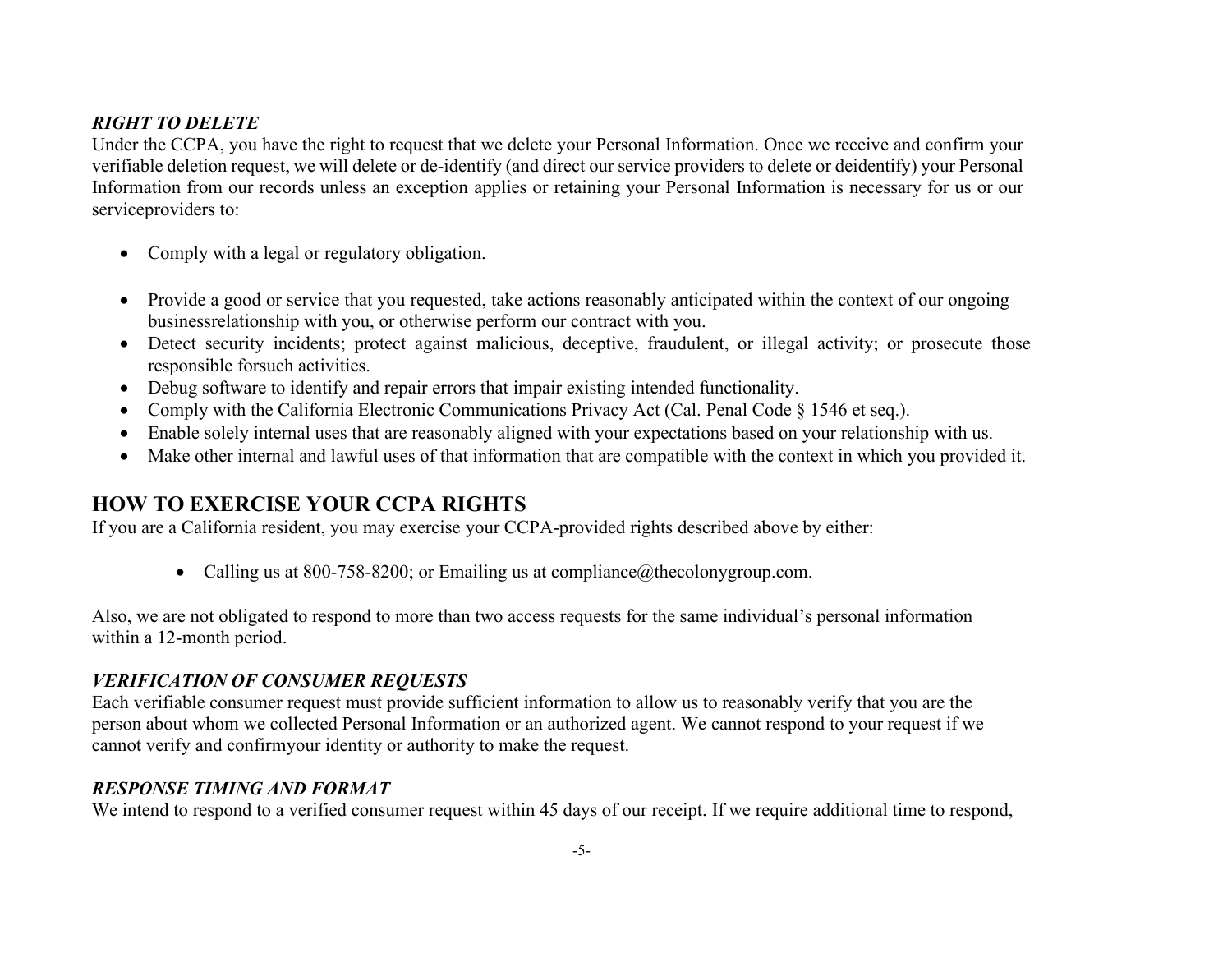we will inform you of the reason for additional time needed and anticipated timing for our response. Our response will also explain why wecannot comply with your request, if applicable.

# <span id="page-5-0"></span>**SHINE THE LIGHT**

California law permits residents of California to request certain details about how their information is shared with third parties fordirect marketing purposes. The Firm does not share Personal Information with third parties for their direct marketing purposes.

# <span id="page-5-1"></span>**CONTACT US**

You are encouraged to review this Notice regularly, as we may change it from time to time. If we make changes, we will notify you byrevising the date at the top of the Notice and, in some cases, provide you with additional notice (such as adding a statement to our website homepage or sending you a notification).

If you have any questions about this Notice, please contact

us at:One Boston Place, 11th Floor 201 Washington Street Boston, MA 02108 (800) 758-8200 phone (617) 723-6338 fax [compliance@thecolonygroup.com](mailto:compliance@thecolonygroup.com)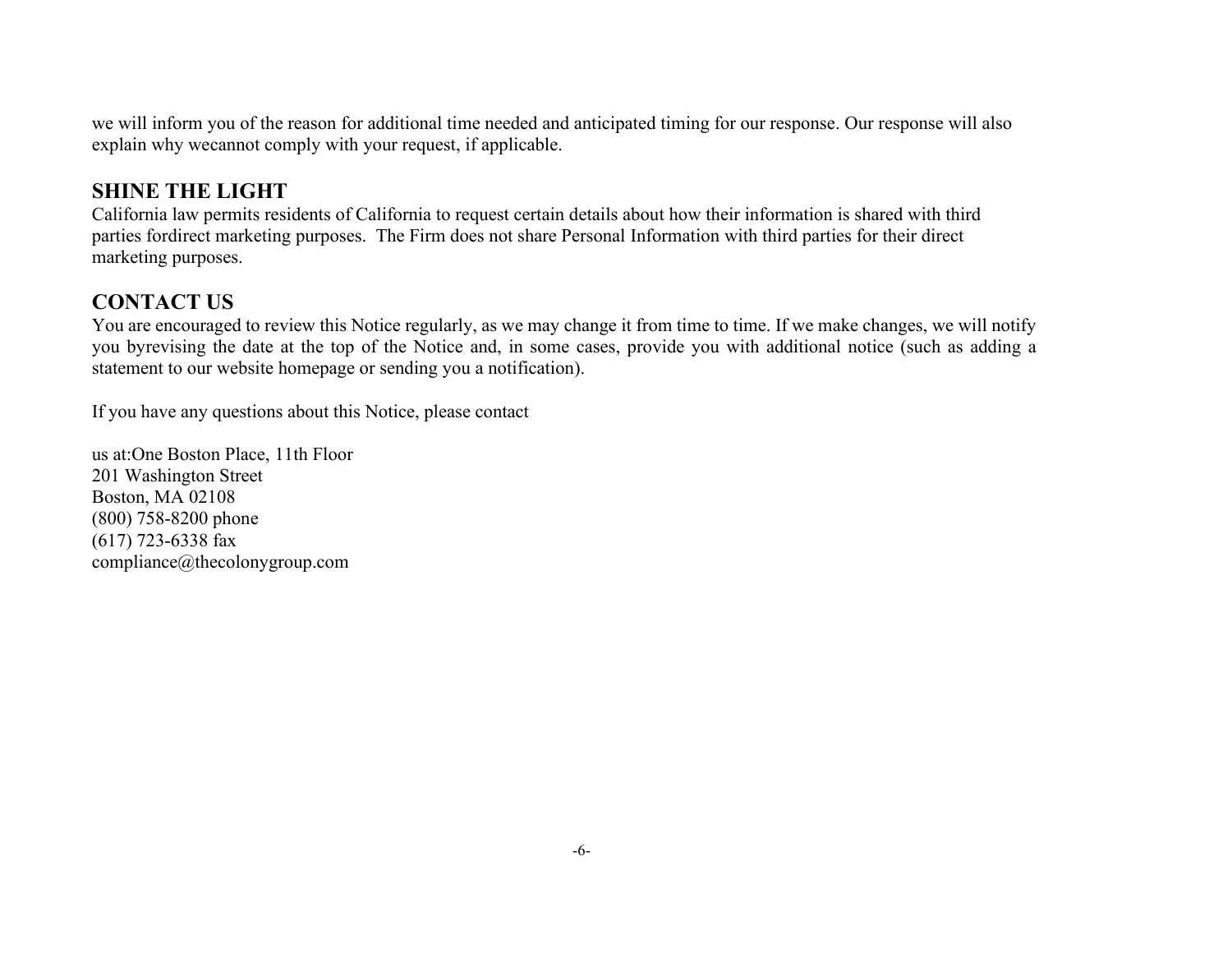# **APPENDIX 1**

### **The Colony Group, LLC Categories of Data Collected**

The below table lists the categories of Personal Information the Firm may collect about its clients, including examples of information that fall within each category. For each category, we have also provided the categories of sources from which the information was collected, the purposes of collection and use, and the categories of third parties with whom we will share such data. To learn more about how the Firm uses your data and your choices, please see above our CCPA Privacy Notice for California Residents.

| <b>Category of Personal</b><br><b>Information Collected</b>                                                                                                                                                                                                                                                                                                                                                                     | <b>Categories of</b><br><b>Sourcesof Personal</b><br><b>Information</b>                                                                                      | <b>Business or Commercial Purposes for</b><br><b>Collection and Use of Personal</b><br><b>Information</b>                                                                                                                                                                                                                                                                                                                                                                                                                                                                                                                                                                                                                                                                                                                             | <b>Categories of Third Parties with</b><br><b>Whom PersonalInformation is</b><br><b>Shared</b>                                                                                                                                                                                                                                                                                                                                                                                                 |
|---------------------------------------------------------------------------------------------------------------------------------------------------------------------------------------------------------------------------------------------------------------------------------------------------------------------------------------------------------------------------------------------------------------------------------|--------------------------------------------------------------------------------------------------------------------------------------------------------------|---------------------------------------------------------------------------------------------------------------------------------------------------------------------------------------------------------------------------------------------------------------------------------------------------------------------------------------------------------------------------------------------------------------------------------------------------------------------------------------------------------------------------------------------------------------------------------------------------------------------------------------------------------------------------------------------------------------------------------------------------------------------------------------------------------------------------------------|------------------------------------------------------------------------------------------------------------------------------------------------------------------------------------------------------------------------------------------------------------------------------------------------------------------------------------------------------------------------------------------------------------------------------------------------------------------------------------------------|
| Identifiers, such as:<br>Full name,<br>nicknames,<br>professional<br>names or previous<br>names(such as<br>maidennames)<br>Mailing address(es)<br>Email address(es)<br>Phone number( $s$ )<br>$\bullet$<br>Contact information<br>for related persons,<br>such as authorized<br>users of your account<br>Social Security<br>or other<br>taxpayer<br>identification<br>numbers<br>Passport number<br>Client ID<br>Account number | You<br>$\bullet$<br>Other clients<br>$\bullet$<br>Service Providers<br>$\bullet$<br>Third-party<br>$\bullet$<br>cookiesand other<br>tracking<br>technologies | Provide advisory, tax, or business<br>$\bullet$<br>management or other services<br>Maintain the integrity of our records<br>$\bullet$<br>Security and risk management,<br>$\bullet$<br>fraud prevention, and similar<br>purposes<br>Develop, provide and improve our<br>٠<br>products and services<br>Provide client service<br>$\bullet$<br>Perform our contractual obligations<br>$\bullet$<br>Maintain our ongoing business<br>$\bullet$<br>relationship<br>Create and manage your account(s)<br>$\bullet$<br>Send personalized communications<br>٠<br>and notifications related to your<br>transactions and account<br>Respond to your communications<br>$\bullet$<br>Communicate with you about<br>$\bullet$<br>products, services, news and events<br>that maybe of interest to you and to<br>offer a better website experience | Parent, brother-sister or subsidiaries<br>$\bullet$<br>Service providers<br>$\bullet$<br>Professional advisors including<br>$\bullet$<br>lawyers, auditors, consultants, and<br>others who provide professional<br>services to the Firm<br>Law enforcement officials and<br>individuals involved inlegal<br>proceedings<br>U.S. Postal Service and other couriers<br>$\bullet$<br>Address verification providers<br>$\bullet$<br>Other third parties with your consent or at<br>your direction |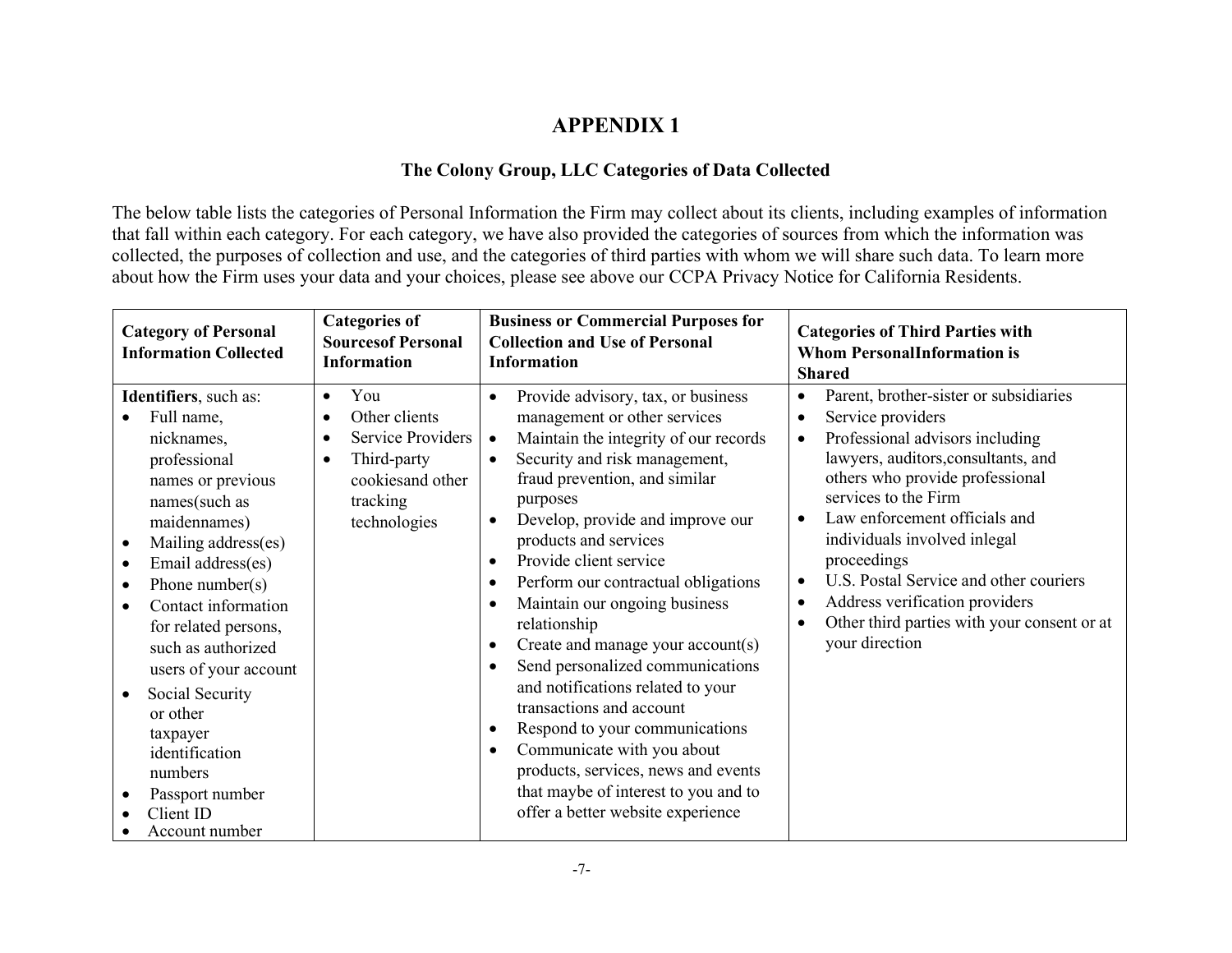| <b>Financial Information,</b><br>such as:<br>Bank account<br>$number(s)$ and<br>details<br>Your account<br>$\bullet$<br>numbers at other<br>financial<br>institutions<br>Payroll information<br>$\bullet$<br>Credit History                                                                                                                                                                                                                                                | $\bullet$ You<br>• Payment processors<br>and other financial<br>institutions<br>Service providers<br>$\bullet$<br>We may infer<br>$\bullet$<br>financial<br>information about<br>you (such as<br>interest in certain<br>products or<br>services) based on<br>your existing<br>account status and<br>transaction activity | • Maintain our business relationship<br>with you, including processing<br>purchases and sales of securities in<br>your accounts<br>• For recordkeeping and compliance,<br>including dispute resolution<br>For internal business purposes,<br>$\bullet$<br>such as finance, audits, training,<br>reporting, and analytics<br>Provide advisory, tax, business<br>$\bullet$<br>management or other services                                                                                                                                                                | Service Providers including payment<br>$\bullet$<br>processors, financial institutions, and<br>others as needed to complete<br>transactions and for authentication,<br>security, and fraudprevention<br>Professional advisors including<br>lawyers, auditors, consultants, and<br>others who provide professional<br>services to the Firm<br>unaffiliated<br>Other<br>parties<br>$\bullet$<br>(including government agencies)<br>as required by law |
|----------------------------------------------------------------------------------------------------------------------------------------------------------------------------------------------------------------------------------------------------------------------------------------------------------------------------------------------------------------------------------------------------------------------------------------------------------------------------|--------------------------------------------------------------------------------------------------------------------------------------------------------------------------------------------------------------------------------------------------------------------------------------------------------------------------|-------------------------------------------------------------------------------------------------------------------------------------------------------------------------------------------------------------------------------------------------------------------------------------------------------------------------------------------------------------------------------------------------------------------------------------------------------------------------------------------------------------------------------------------------------------------------|-----------------------------------------------------------------------------------------------------------------------------------------------------------------------------------------------------------------------------------------------------------------------------------------------------------------------------------------------------------------------------------------------------------------------------------------------------|
| Commercial<br>Information, such as:<br>Client account<br>information,<br>transaction history,<br>and related records<br>(such as records of<br>real estate<br>purchases and sales<br>of securities)<br>Records related to<br>website and mobile<br>application usage<br>Records related to<br>business deals (such<br>as contracts,<br>settlements, entity<br>formation<br>documents and<br>royalty statements)<br>Non-biometric data<br>$\bullet$<br>collected for client | You<br>$\bullet$<br>• Other financial<br>institutions<br>involved in<br>processing your<br>transactions (for<br>example, your<br>bank)<br>Automatically,<br>$\bullet$<br>such as when you<br>use our websites                                                                                                            | • To maintain our business<br>relationship with you, including<br>client service<br>• For recordkeeping and compliance,<br>including dispute resolution<br>• For internal business purposes, such<br>as finance, quality control,<br>training, reporting, and analytics<br>• For risk management, fraud<br>prevention, and similar purposes<br>• Provide advisory, tax, business<br>management or other services<br>• Communicate with you about<br>products, services, news and<br>events that maybe of interest to<br>you and to offer a better website<br>experience | Service providers as needed<br>to complete the transaction,<br>mailing<br>including<br>and<br>delivery providers and print<br>vendors<br>Professional advisors including<br>$\bullet$<br>lawyers, auditors, consultants, and<br>others who provide professional<br>services to the Firm<br>Other<br>unaffiliated<br>parties<br>$\bullet$<br>(including government agencies)<br>as required by law                                                   |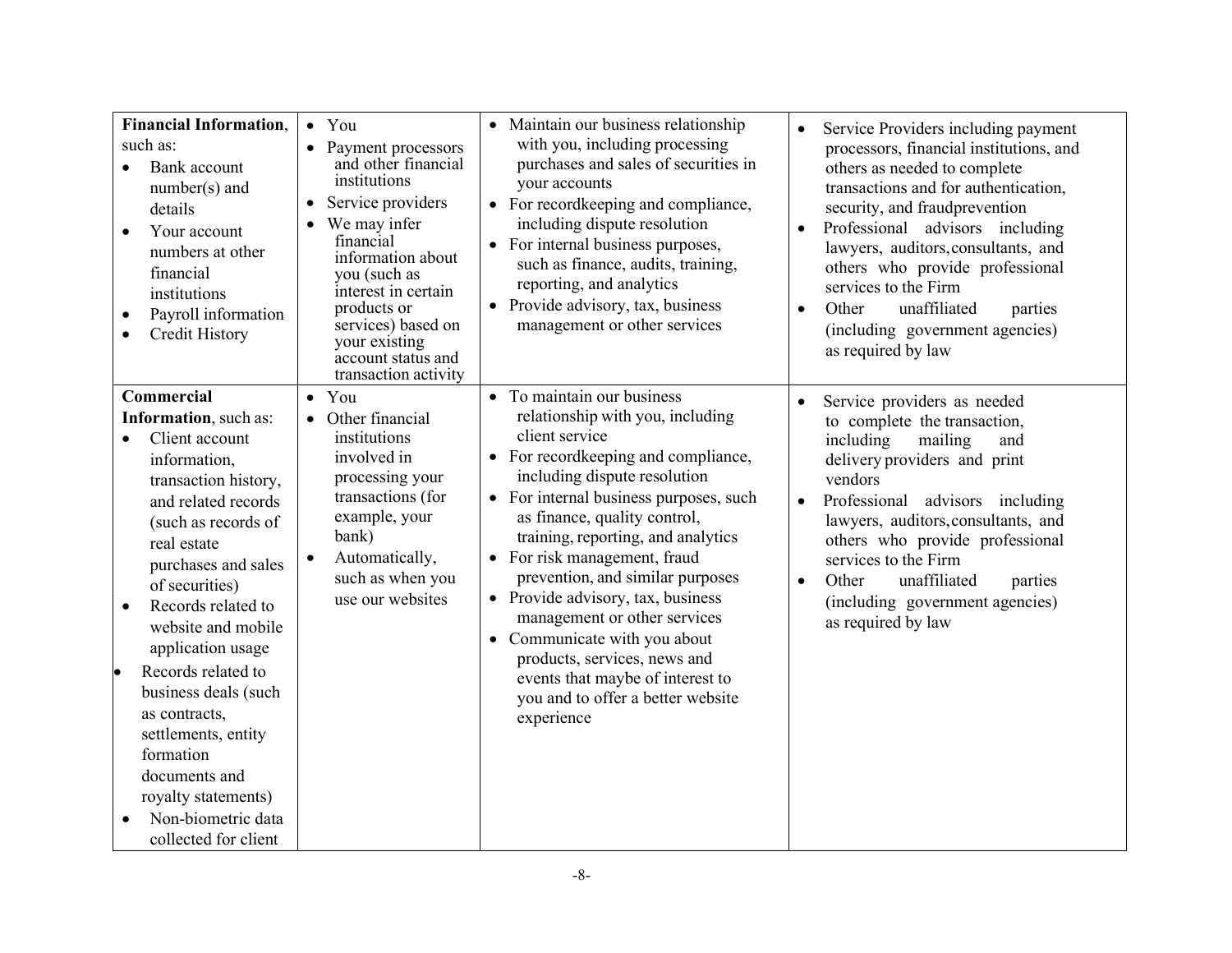| authentication<br>(passwords, account<br>security questions)<br>Client service<br>records<br><b>Internet or Electronic</b>                                                       | • You and from your                                                                                                                                                                                                                                                                             | • For system administration and<br>technology management,                                                                                                                                                                                                                                                                      | $\bullet$<br>Service providers supporting                                                                                                                                                                                                                                                                                                                     |
|----------------------------------------------------------------------------------------------------------------------------------------------------------------------------------|-------------------------------------------------------------------------------------------------------------------------------------------------------------------------------------------------------------------------------------------------------------------------------------------------|--------------------------------------------------------------------------------------------------------------------------------------------------------------------------------------------------------------------------------------------------------------------------------------------------------------------------------|---------------------------------------------------------------------------------------------------------------------------------------------------------------------------------------------------------------------------------------------------------------------------------------------------------------------------------------------------------------|
| <b>Network Activity</b><br>Information, such as:<br>First-party cookies<br>$\bullet$<br>Third-party cookies<br>Web beacons, clear<br>GIFs, and pixel tags<br><b>IP</b> Addresses | devices when you<br>interact with our<br>websites.<br>• Automatically, via<br>technologies such<br>as cookies and<br>web beacons,<br>when you visit<br>our websites<br>Service providers,<br>$\bullet$<br>including computer<br>security services<br>and advertising<br>technology<br>providers | including optimizing our websites<br>and applications<br>For information security and<br>$\bullet$<br>cybersecurity purposes, including<br>detecting threats<br>Communicate with you about<br>$\bullet$<br>products, services, news and<br>events that maybe of interest to<br>you and to offer a better website<br>experience | information technologyand security<br>providers, including companies such<br>asnetwork security services that<br>retain information on malware<br>threats detected<br>Service providers supporting<br>$\bullet$<br>fraud prevention, detection,<br>and mitigation<br>Other third parties (including<br>$\bullet$<br>government agencies) asrequired by<br>law |
| Audio, electronic,<br>visual, thermal,<br>olfactory, or similar<br>information, such as:<br>Video images<br>CCTV recordings<br>Voicemails                                        | You<br>$\bullet$<br>Automatically,<br>$\bullet$<br>such as when we<br>record calls and<br>use CCTV<br>cameras in our<br>facilities                                                                                                                                                              | For premises security purposes<br>$\bullet$<br>and loss prevention                                                                                                                                                                                                                                                             | Service providers who assist with<br>$\bullet$<br>our information technology and<br>security programs and with our loss<br>prevention programs<br>Other unaffiliated parties<br>$\bullet$<br>(including governmentagencies)<br>as required by law                                                                                                             |
| Inferences, such as:<br>Inferences drawn<br>about you from<br>your Personal<br>Information, such<br>as your preferences,<br>financial products<br>and services that              | We create inferred<br>$\bullet$<br>and derived<br>information by<br>analyzing our<br>relationship and<br>transactional<br>information                                                                                                                                                           | • To better understand you and to<br>understand our clients generally<br>To design products, services, and<br>programs that may be of interest to<br>our clients<br>• To identify prospective clients<br>• For internal business purposes,<br>such as quality control, training,<br>and analytics                              | Professional advisors including<br>$\bullet$<br>lawyers, auditors, consultants, and<br>others who provide professional<br>services to the Firm<br>Other<br>unaffiliated<br>$\bullet$<br>parties<br>(including governmentagencies)<br>as required by law                                                                                                       |